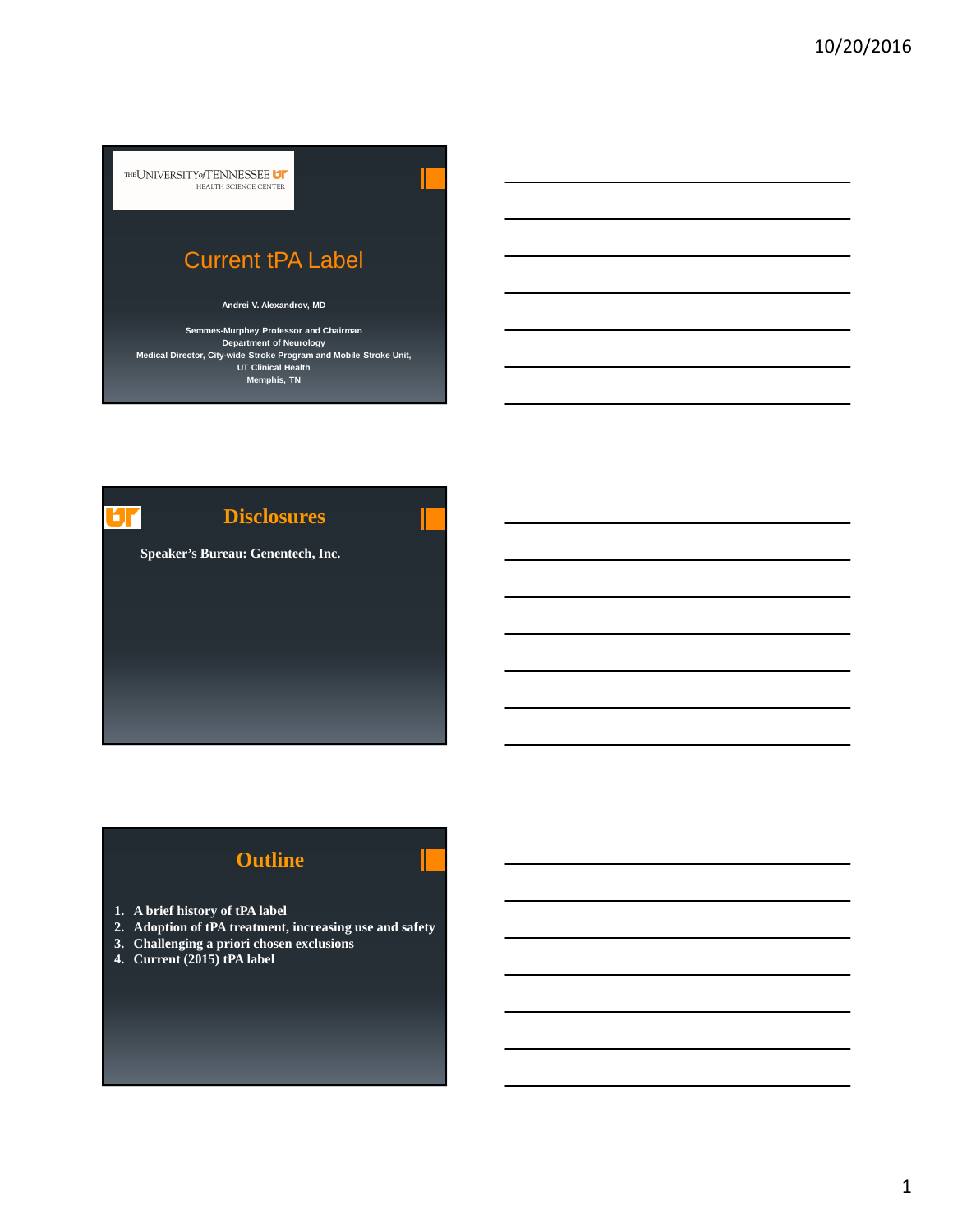| The New England<br>Journal of Medicine                                                                                                                                          |         |                          |         |           |  |  |  |
|---------------------------------------------------------------------------------------------------------------------------------------------------------------------------------|---------|--------------------------|---------|-----------|--|--|--|
| @Copyright, 1995, by the Massachusetts Medical Society                                                                                                                          |         |                          |         |           |  |  |  |
| Volume 333                                                                                                                                                                      |         | <b>DECEMBER 14, 1995</b> |         | Number 24 |  |  |  |
| TISSUE PLASMINOGEN ACTIVATOR FOR ACUTE ISCHEMIC STROKE<br>THE NATIONAL INSTITUTE OF NEUROLOGICAL DISORDERS AND STROKE IT-PA STROKE STUDY GROUP*<br><b>Modified Rankin Scale</b> |         |                          |         |           |  |  |  |
|                                                                                                                                                                                 | $0 - 1$ | $2 - 3$                  | $4 - 5$ | Death     |  |  |  |
| Placebo                                                                                                                                                                         | 26      | 25                       | 27      | 21        |  |  |  |
|                                                                                                                                                                                 |         |                          |         |           |  |  |  |
| t-PA                                                                                                                                                                            | 39      | 21                       | 23      | 17        |  |  |  |
| <b>Percentage of Patients</b>                                                                                                                                                   |         |                          |         |           |  |  |  |
| Number needed to treat to normal $= 7$                                                                                                                                          |         |                          |         |           |  |  |  |
| Number needed to treat to benefit $=$ 3                                                                                                                                         |         |                          |         |           |  |  |  |



# **NINDS-rt-PA Stroke Study**

**Inclusion / exclusion criteria essentially became the first label and guidelines**

PLA 96-0350 Genentech, Inc. Activase<sup>6</sup> for Acute Ischemic Stroke Summary Basis for Approval 8

Patient eligibility criteria

Inclusion Criteria

- $1)$
- Age 18 or older<br>Clinical diagnosis of acute ischemic stroke with measurable neurologic deficit<br>Clinical diagnosis of acute structure than health  $2)$ Time of onset is <180 min of when treatment can begin,
- 3)<br>4) The Clinical Center administering the specific treatment site has adequate<br>balance of patients between strata (enrollment into 90-180 min stratum
	- was permitted only if the number of patients in 90-180 min. stratum is not<br>more than 2 greater than in the 0-90 stratum). **www.fda.gov/downloads/drugs/.../ucm080828.pdf**

**NINDS-rt-PA Stroke Study**

**Inclusion / exclusion criteria essentially became the first label and guidelines**

- 
- 
- 
- 
- Planelet count <br/> $<$ 100.000, PP > 15, Heparin within 48 hrs & PTT > normal, or Magis rare<br/>ery to ody regume within 14 driver, serious head trauma within 5 mo<br/> $\rm He\ acc$  rare or or mate the properties of GI or UT h
- $6$ ) 7) 8) 9) 10) 11) 12) 13) 14)
- 
- 

Ther

- 
- 
- **www.fda.gov/downloads/drugs/.../ucm080828.pdf**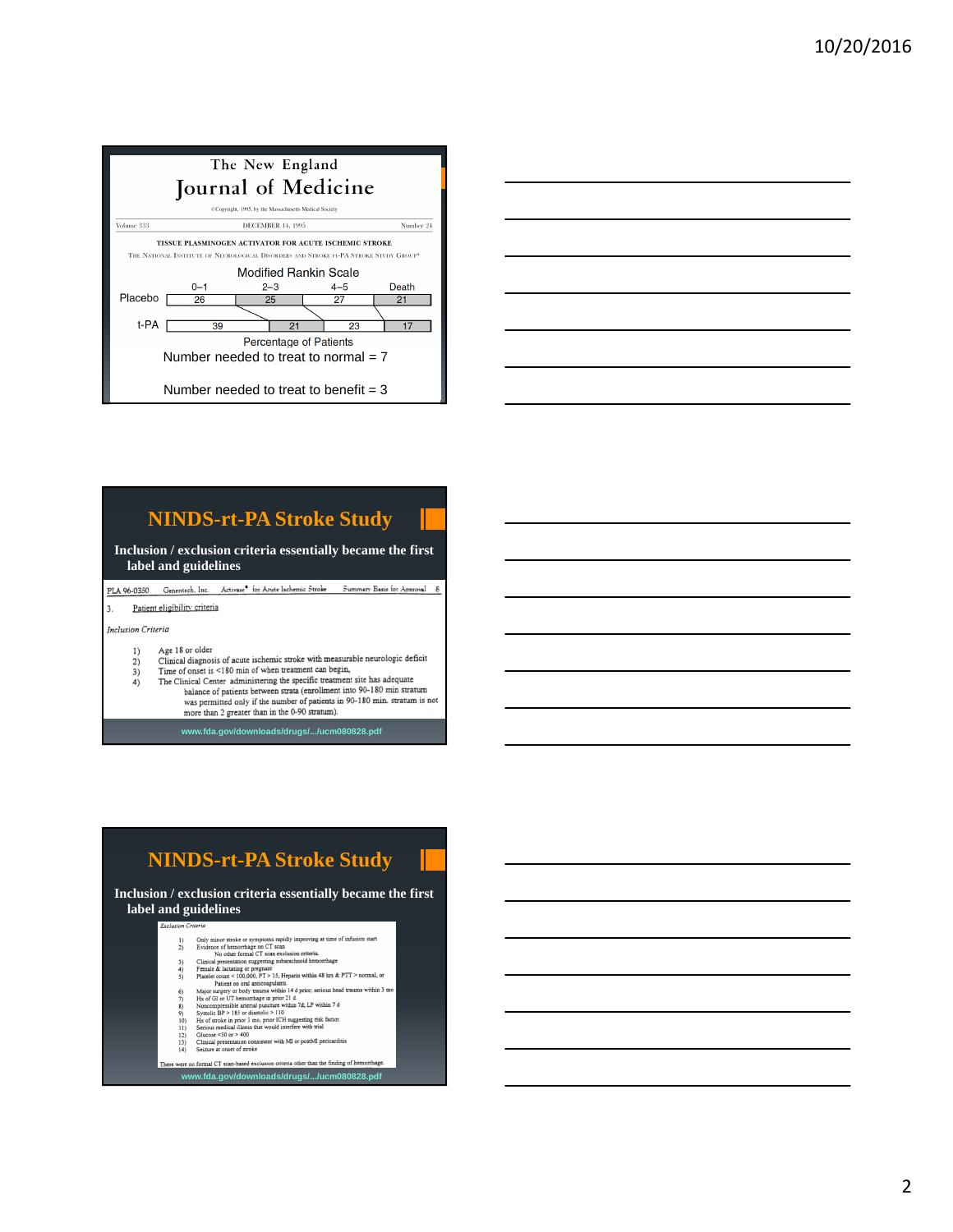#### Arch Neurol. 2001;58:2009-2013 Intravenous Tissue-Type Plasminogen Activator Therapy for Ischemic Stroke Houston Experience 1996 to 2000 James C. Grotta, MD; W. Scott Burgin, MD; Ashraf El-Mitwalli, MD; Megan Long; Morgan Campbell, MD;<br>Lewis B. Morgenstern, MD; Marc Malkoff, MD; Andrei V. Alexandrov, MD<br> $\boxed{8}$ <sup>100</sup>]  $\boxed{=}$  No. of Patients (and Percentage) No. of Patients (and Percentage<br>of Total) With Symptomatic ICH 90  $80 -$ ■ No. of Patients Without<br>Symptomatic ICH  $70$ No. of Patients  $60 \frac{1}{2}$  50  $\frac{1}{40}$  $30 20 10$ 6.4%  $8.7%$  $2.0%$  $3.4%$  $\overline{\mathbf{0}}$ 1996-1997\* 1997-1998 1998-1999 1999-2000 Snans





# **Inadvertent tPA: Is Safety Compromised?**

- **"Time is Brain!" mantra prompts clinicians to make decisions with often limited past medical history and other patient information**
- **Many exclusions for iv tPA in the NINDS-rt-PA Stroke Study and ECASS were not data driven**
- **Clinicians started to re-think the exclusionary paradigm around iv tPA (Tong D. SMART criteria)**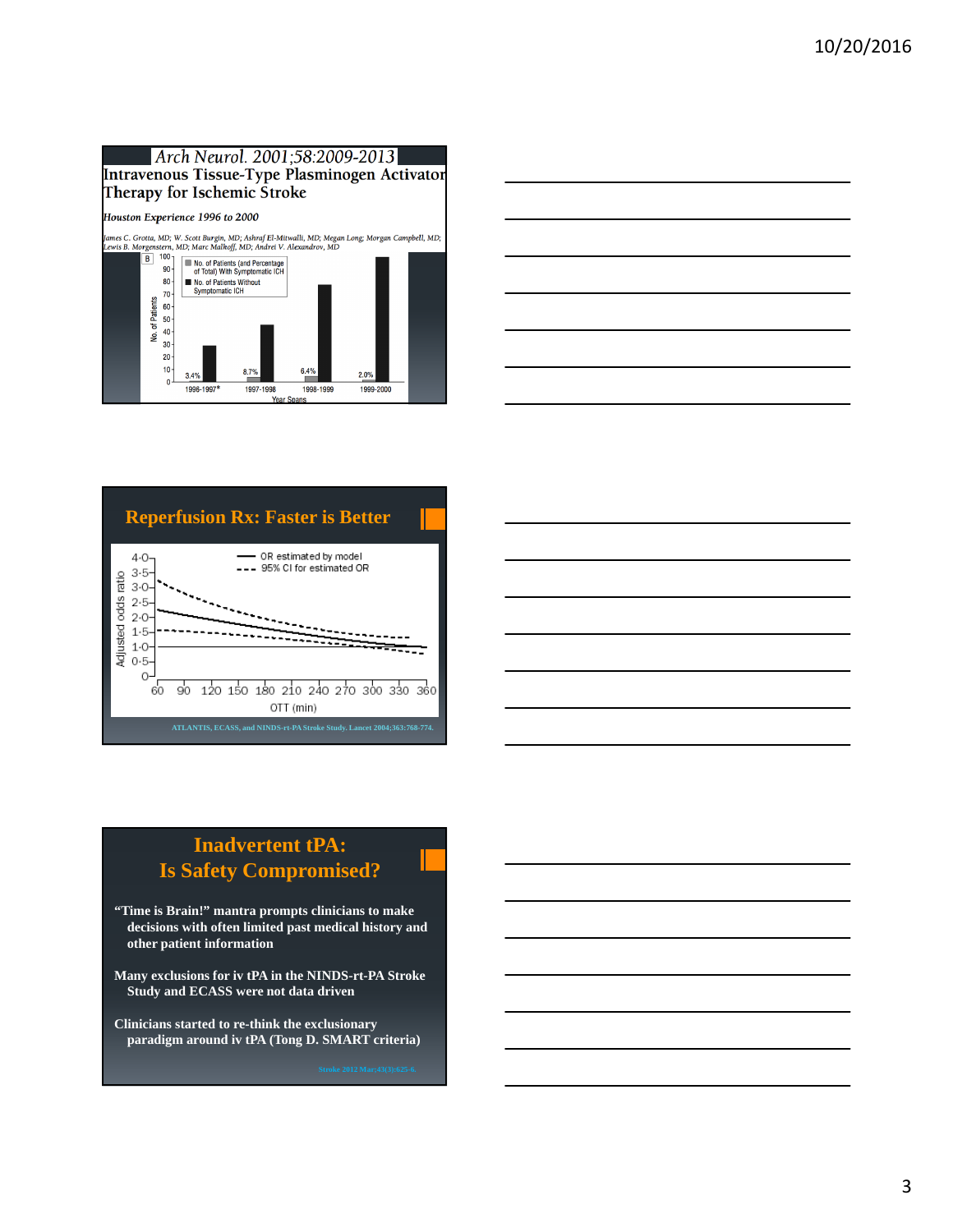#### **Inadvertent tPA Administration**

**Determine safety of systemic thrombolysis in acute ischemic stroke patients with inadvertent violation of current tPA label inclusion/exclusion criteria compared to those deemed "on label" after all relevant history, imaging and laboratory data became available**

#### **Subjects & Methods**

- **Consecutive ischemic stroke patients treated with iv tPA at a single tertiary care center**
- **NIHSS scores were obtained as standard of care by treating physicians**
- **Label violation was determined by retrospective chart review**
- **Symptomatic ICH was defined by NIHSS>4 worsening**

#### **Inadvertent tPA: Results**

**191 patients received iv tPA 150 (79%) at our center 41 (21%) phone-assisted "drip'n'ship" Age 66+16 years Women 45% Median pre-tPA NIHSS score 12 (IQR 7-17)**

**Inadvertent tPA use was found in 35 (18%)**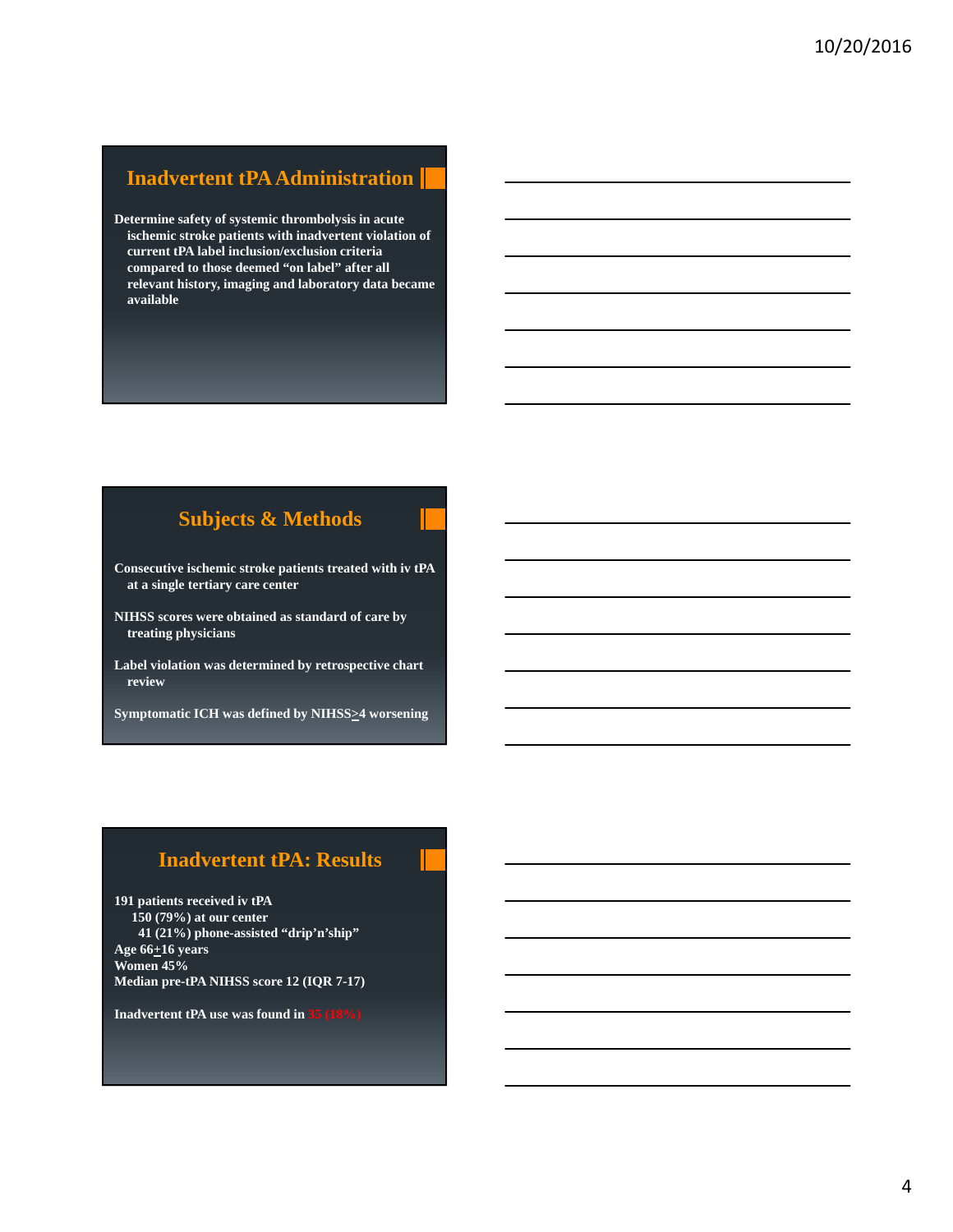## **Inadvertent tPA Label Violations**

| <b>Violation</b>                     | m              |       |  |
|--------------------------------------|----------------|-------|--|
| <b>Ouestionable onset time</b>       | 8              | 23%   |  |
| <b>Elevated coagulation profile</b>  | 7              | 20%   |  |
| <b>Stroke within past 3 months</b>   | 5              | 14%   |  |
| $BP > 185/110$ at time of bolus      | 3              | 9%    |  |
| Seizure at stroke onset              | 3              | 9%    |  |
| Platelet count $<$ 100,000           | 3              | $9\%$ |  |
| <b>Stroke mimic</b>                  | $\overline{2}$ | 6%    |  |
| GI hemorrhage within 21 days         | i              | 3%    |  |
| Major surgery within past 14 days    | Ī              | 3%    |  |
| Hx of intracranial trauma/hemorrhage | П              | 3%    |  |
| Hx of clipped intracranial aneurysm  |                | 3%    |  |

## **Potential Con-founders**

**15 (8%) patients with NIHSS<4 were treated for the presence of disabling deficit.**

**On-treatment BP protocol violations (at least 1 during the first 24 hrs) occurred in 77 (40%) of cases.**

#### **Inadvertent tPA Safety/Outcome**

**A total of 2 patients (1%) had sICH:**

- **1 on-label case with BP protocol violations 1 in a patient with unknown chronic subdural hematoma unapparent on pre-treatment scan**
- **Median discharge NIHSS was 6 (IQR 2-13) and was lower than admission NIHSS scores (mean difference 2.6; 95% CI 1.3-4.0; p<.001)**

**Median discharge mRS 3 (IQR 2-4).**